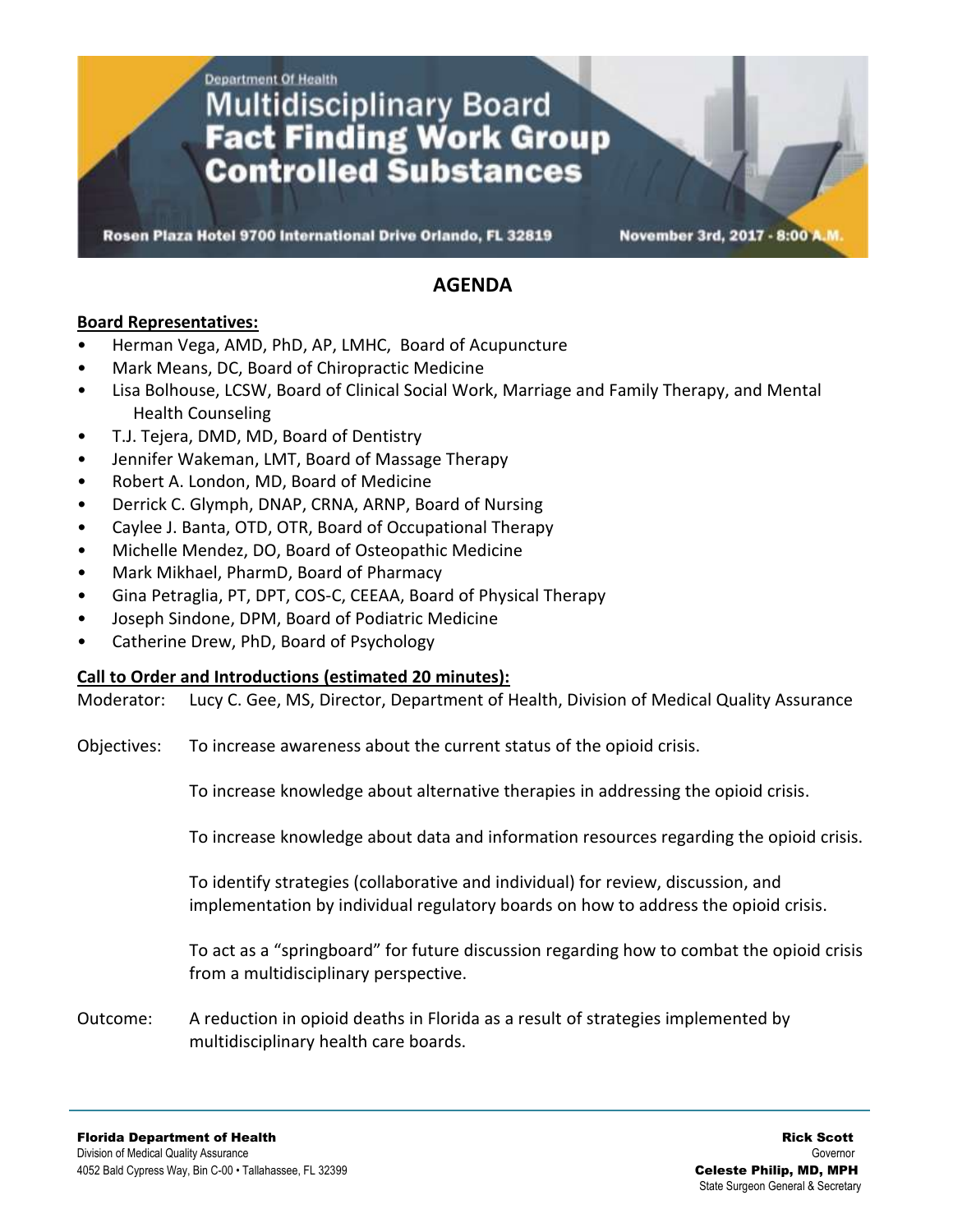**Department Of Health Multidisciplinary Board<br>Fact Finding Work Group Controlled Substances** 

Rosen Plaza Hotel 9700 International Drive Orlando, FL 32819

November 3rd, 2017 - 8:007

## **AGENDA** (cont…)

#### **TAB 1: Prescribing and Dispensing Guidelines (estimated 45 minutes)** Presenter:

• Minda D. Reed, MD, MPH, CDC Fellow *Reference Material: CDC Guideline for Prescribing Opioids for Chronic Pain- United States, 2016 American Orthopedic Society Guidelines*

#### **TAB 2: Prescription Drugs: Ordering and Prescribing (estimated 20 minutes)**

Presenter:

• Rebecca Poston, BPharm., MHL, Program Manager, E-FORCSE *Reference Material: Prescription Drug Monitoring Program Annual Report 2015-2016*

# **\*\* BREAK \*\* (estimated 15 minutes)**

#### **TAB 3: Education: Pre and Post licensure (estimated 50 minutes)**

Presenters:

- Phyllis L. Hendry, M.D., FAAP, FACEP, Professor, Department of Emergency Medicine, Division of Pediatric Emergency Medicine, University of Florida College of Medicine – Jacksonville
- Christopher W. Blackwell, PhD, ARNP, ANP-BC, AGACNP-BC, CNE, FAANP, University of Central Florida College of Nursing
- Steven Kaltman, DMD, Chair of the Oral and Maxillofacial Surgery Dept., Nova Southeastern University
- Venita Sposetti, DMD, Associate Professor, Associate Dean for Education, University of Florida, College of Dentistry, Department of Restorative Dental Sciences
- Scott Kjelson, PharmD, CPh, Director of Student Transitions/Assistant Professor, College of Pharmacy, Nova Southeastern University *Reference Materials: AMA Opioid Task Force Progress Federation of State Medical Boards American Society of Anesthesiologist Task Force Acute Pain Rules: Florida, Georgia, Ohio, Washington, Utah*